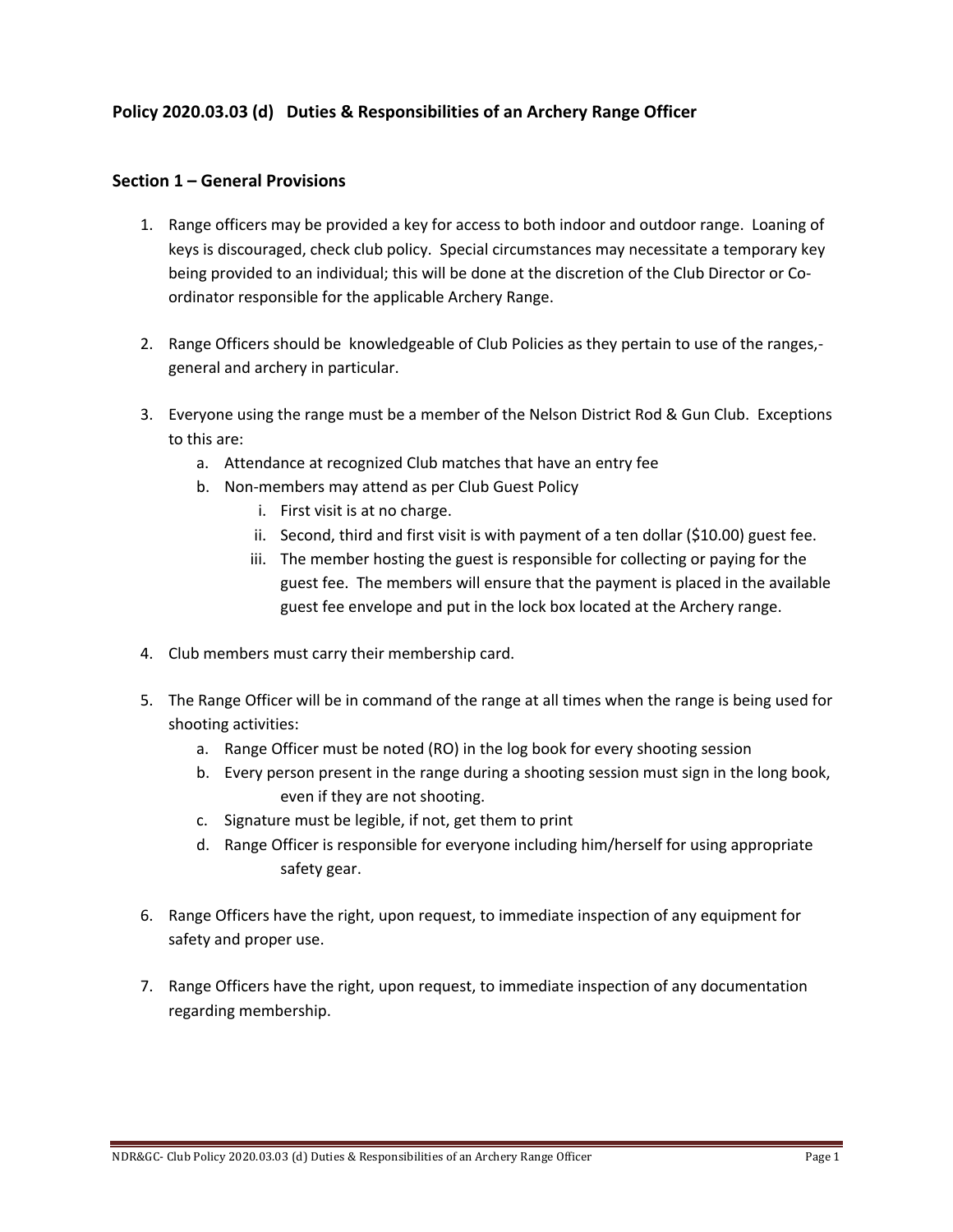## **Section 2 – At the Firing Line**

- 1. As a Range Officer, you should understand that it is **'SAFETY FIRST, SAFETY ALWAYS"** and while you have only two eyes, it is your responsibility to encourage others to be watchful as well. Should another shooter on the line see a potential problem, they have the right to, and should be encouraged to, call a 'CEASE FIRE' to any unsafe action they encounter.
- 2. Range Officers will have complete and final authority over the use of the range and any person using the facility while in charge of the range.
- 3. Range Officer will ensure that no arrows that damage targets to be used (e.g. broadheads).
- 4. Use the proper arrows for the right poundage of bow: e.g. a 30lb fiberglass, carbon or wood arrow shot from a 60lb bow may shatter.
- 5. All firing will take place at the same distance for all shooters on the firing line at one time, straddling the line.
- 6. No one will be in front of the firing line while shooters are on the firing line and the range is live
- 7. No one will handle bows in the waiting area behind shooters that are at the firing line.
- 8. All shooting of bows is only to be done on the command of a Range Officer.
- 9. All persons not shooting or observing will be back of the firing lines

## **Section 3 – Typical Archery Shooting Event**

- 1. At the start of an Archery shooting session:
	- a. Indoor Archery Range
		- i. Open range door
		- ii. Turn on lights and heater (if required)
		- iii. Inspect range for hazards and damage (note in log book)
	- b. Outdoor Archery Range
		- i. Inspect range for hazards and damage (note in log book)
- 2. During the session
	- a. All members and guests must be knowledgeable of the outdoor archery range commands:
	- b. All archers will move to shooting location on the firing line;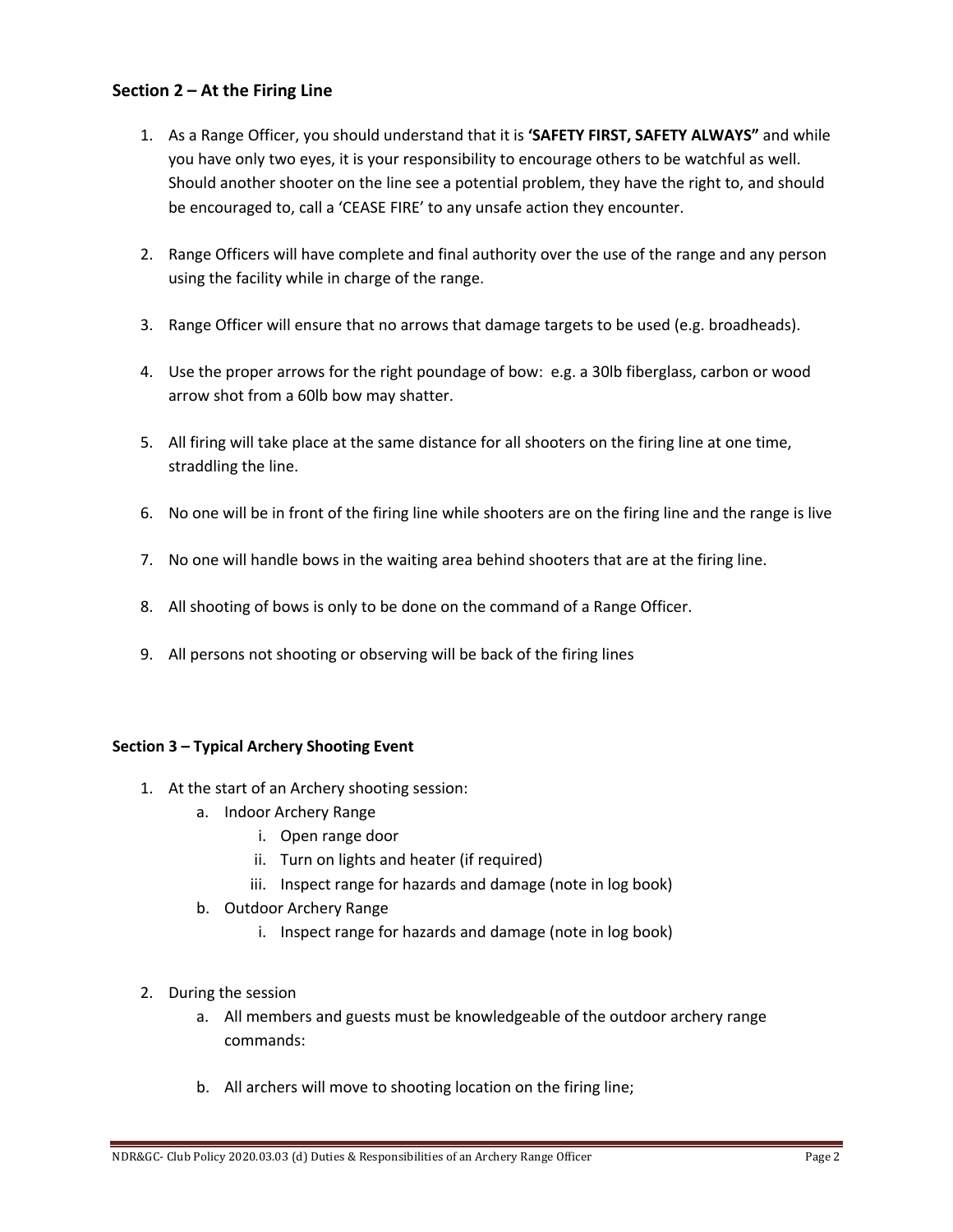- c. Only two (2) archers, maximum on the line at a time.
- d. Archers must not load bows until commanded.
- e. Junior archers must be within arms length of adult supervision.
- f. Command "Archers shoot when ready":
	- i. Archers may now load and fire bows when ready.
	- ii. If an arrow is dropped forward of the firing line during a session, **do not** pick the arrow up until all archers have stopped shooting, placed their bows on the wall hook, and the range officer has given the command to retrieve arrows.
- g. Command "Range is clear:"
	- i. Command is given once the range officer has observed all archers have stopped shooting and hung their bows on the wall hooks
	- ii. Archers may now go down range to check targets and retrieve arrows.
	- iii. No handling of bows while archers are down range.
	- iv. All bows must be hung on wall hooks while the range is being cleared.
	- v. When retrieving arrows, grab each arrow on the shaft at the point closest to the target and pull straight backwards.
		- i. **Warning**: always check behind you to make sure nobody is behind you when pulling out the arrow to avoid injury
- h. If a "Cease Fire" is called:
	- i. Stop shooting, and
	- ii. Make bows safe, and
	- iii. Archers to step back from shooting line and place bow on the wall hook, and
	- iv. Await instructions from the range officer.
- 3. At the end of a session
	- a. Ensure range area is clean and neat
	- b. All paper/garbage to be cleaned uop and placed in appropriate container.
	- c. Inspect range for hazards and damage (note in log book)
	- d. Ensure everyone has left range area
		- i. For Indoor Range turn off lights and heater (if applicable), shut and lock range door
		- ii. For Outdoor Range, return any club equipment to storage area, and lock the gate